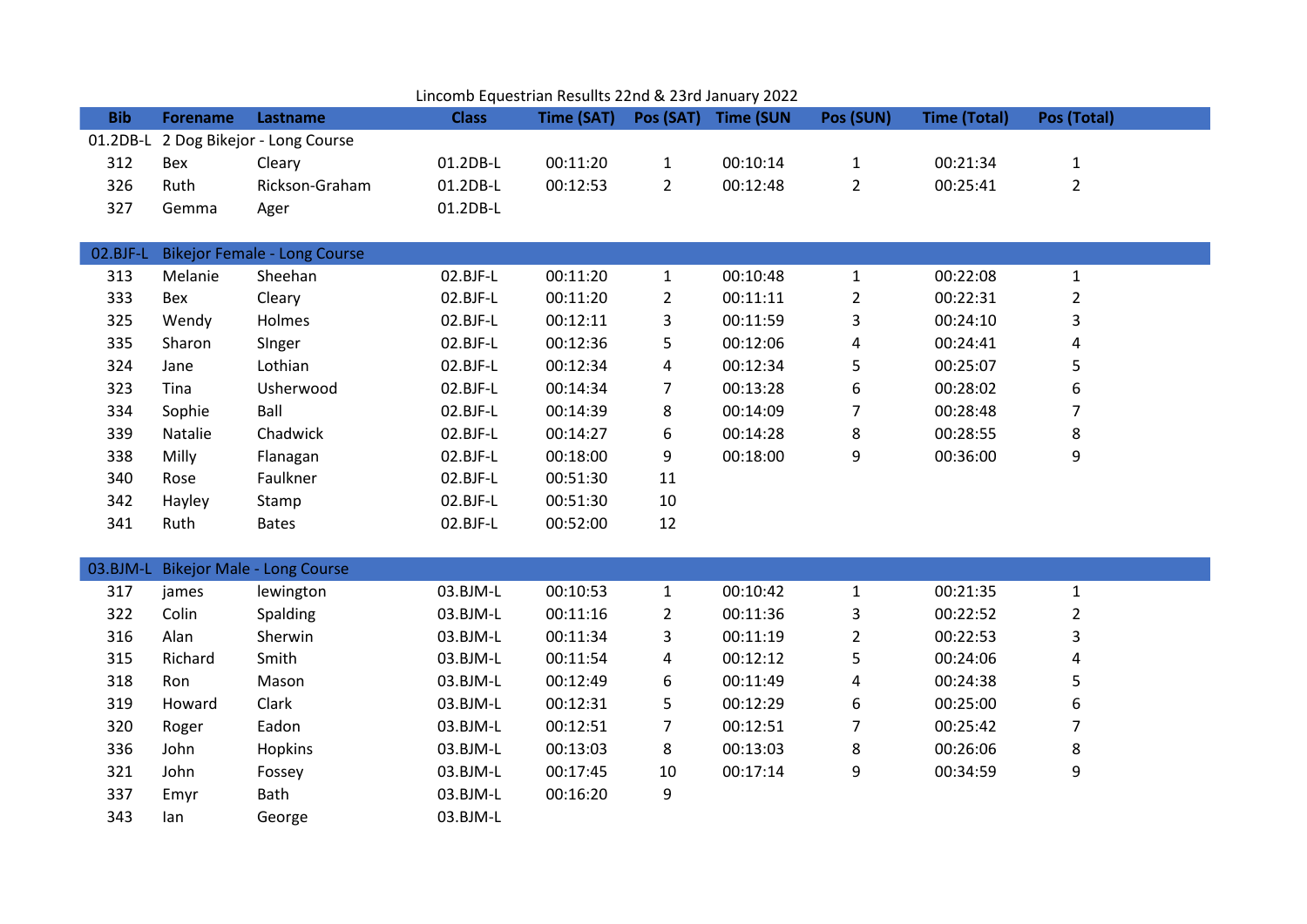| <b>Bib</b> | <b>Forename</b>            | Lastname                              | <b>Class</b> | Time (SAT) | Pos (SAT)      | <b>Time (SUN</b> | Pos (SUN)      | <b>Time (Total)</b> | Pos (Total)    |  |
|------------|----------------------------|---------------------------------------|--------------|------------|----------------|------------------|----------------|---------------------|----------------|--|
| 04. SC-L   | <b>Scooter Long Course</b> |                                       |              |            |                |                  |                |                     |                |  |
| 330        | San                        | Clark                                 | 04. SC-L     | 00:12:08   | $\mathbf{1}$   | 00:12:03         | $\mathbf{1}$   | 00:24:11            | $\mathbf{1}$   |  |
| 328        | Joe                        | Hickman                               | 04. SC-L     | 00:12:38   | $\overline{2}$ | 00:12:25         | $\overline{2}$ | 00:25:03            | $\overline{2}$ |  |
| 332        | Gemma                      | Fronda                                | 04. SC-L     | 00:12:45   | 3              | 00:12:45         | 3              | 00:25:29            | 3              |  |
| 331        | Trevor                     | Milford                               | 04. SC-L     | 00:12:58   | 4              | 00:12:58         | 4              | 00:25:55            | 4              |  |
|            |                            |                                       |              |            |                |                  |                |                     |                |  |
| $10.F-L$   |                            | <b>Canicross Female - Long Course</b> |              |            |                |                  |                |                     |                |  |
| 1113       | Georgie                    | Lambert                               | $10.F-L$     | 00:16:30   | $\mathbf{1}$   | 00:16:31         | $\mathbf{1}$   | 00:33:01            | $\mathbf{1}$   |  |
| 1111       | naomi                      | cook                                  | $10.F-L$     | 00:17:18   | $\overline{2}$ | 00:17:21         | $\overline{2}$ | 00:34:39            | $\overline{2}$ |  |
| 1109       | Vikki                      | Mason                                 | $10.F-L$     | 00:18:33   | 4              | 00:18:59         | 3              | 00:37:32            | 3              |  |
| 1115       | Cathrine                   | Svendsen                              | $10.F-L$     | 00:19:09   | 6              | 00:19:10         | 4              | 00:38:19            | 4              |  |
| 1119       | Danielle                   | Stevens                               | $10.F-L$     | 00:18:56   | 5              | 00:19:52         | 5              | 00:38:47            | 5              |  |
| 1151       | Natalia                    | Maltceva                              | $10.F-L$     | 00:22:04   | 8              | 00:22:04         | 6              | 00:44:07            | 6              |  |
| 1143       | Abbie                      | Hickinson                             | $10.F-L$     | 00:22:32   | 9              | 00:23:07         | 7              | 00:45:38            | 7              |  |
| 1157       | Tara                       | Parks                                 | $10.F-L$     | 00:23:26   | 10             | 00:24:15         | 9              | 00:47:41            | 8              |  |
| 1139       | Lauren                     | Rees                                  | $10.F-L$     | 00:24:15   | 12             | 00:24:05         | 8              | 00:48:19            | 9              |  |
| 1150       | Harriet                    | Mottram                               | $10.F-L$     | 00:26:00   | 13             | 00:26:49         | 10             | 00:52:49            | 10             |  |
| 1114       | Chloe                      | Connell                               | $10.F-L$     | 00:17:56   | 3              |                  |                |                     |                |  |
| 1138       | Philly                     | Forget                                | $10.F-L$     | 00:21:21   | $\overline{7}$ |                  |                |                     |                |  |
| 1145       | Helen                      | Johnson-Kolb                          | $10.F-L$     | 00:23:47   | 11             |                  |                |                     |                |  |
| 1165       | Katie                      | Walker                                | $10.F-L$     |            |                | 00:30:14         | 11             |                     |                |  |
| 1163       | Jo                         | <b>Browne</b>                         | $10.F-L$     |            |                | 00:30:51         | 12             |                     |                |  |
| 1162       | Charlie                    | Hands                                 | $10.F-L$     |            |                | 00:31:19         | 13             |                     |                |  |
| 1164       | Jessica                    | Parker-Wilson                         | $10.F-L$     |            |                | 00:33:20         | 14             |                     |                |  |
| 1155       | Lucy                       | Whatmore                              | $10.F-L$     |            |                |                  |                |                     |                |  |
| 1161       | Emma                       | Taylor                                | $10.F-L$     |            |                |                  |                |                     |                |  |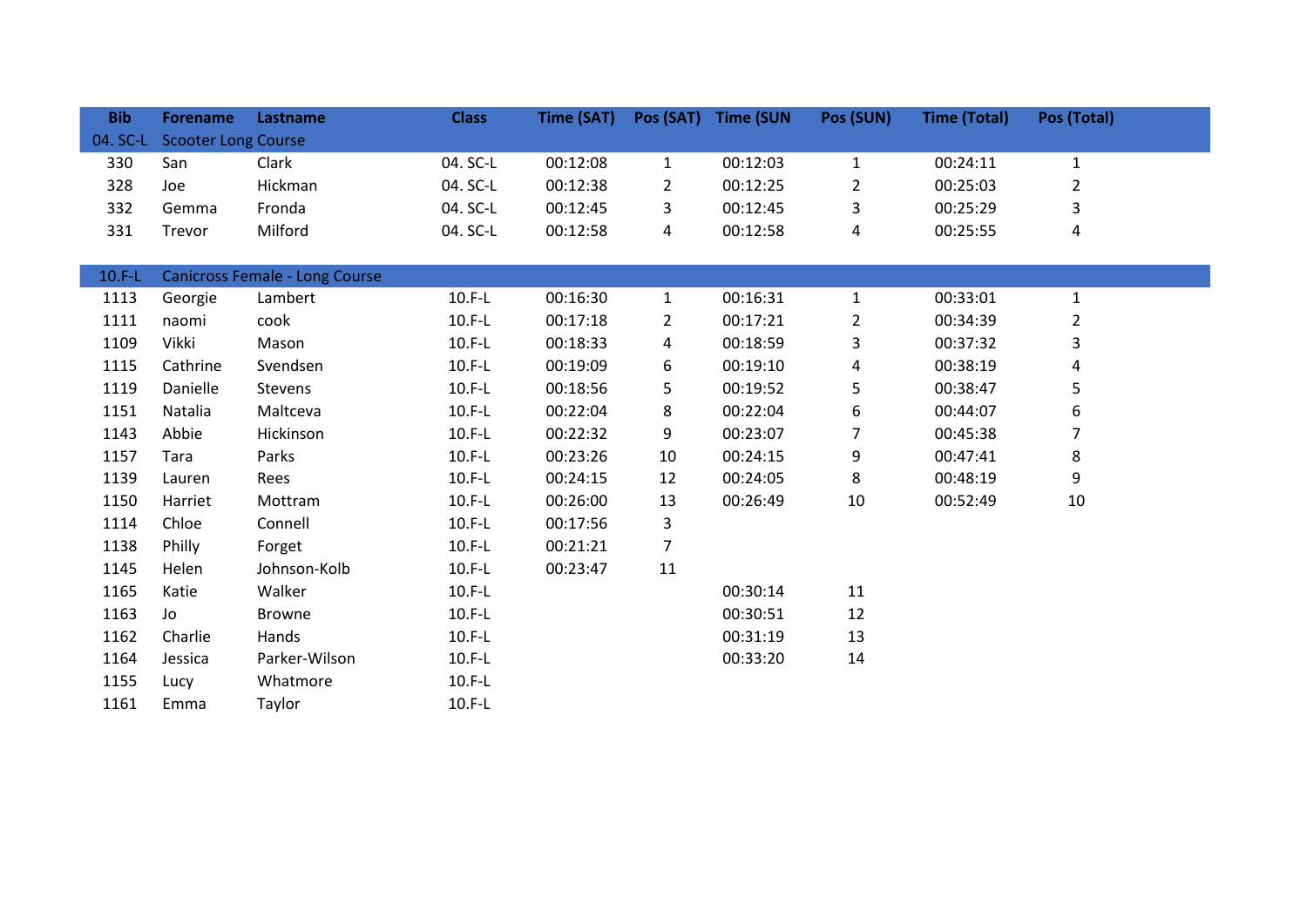| <b>Bib</b> | <b>Forename</b> | Lastname                            | <b>Class</b> | Time (SAT) | Pos (SAT)      | <b>Time (SUN</b> | Pos (SUN) | <b>Time (Total)</b> | Pos (Total) |  |
|------------|-----------------|-------------------------------------|--------------|------------|----------------|------------------|-----------|---------------------|-------------|--|
| $11.M-L$   |                 | <b>Canicross Male - Long Course</b> |              |            |                |                  |           |                     |             |  |
| 1106       | <b>Ben</b>      | Robinson                            | $11.M-L$     | 00:13:31   | $\mathbf{1}$   | 00:13:13         |           | 00:26:44            |             |  |
| 1107       | Chris           | Reade                               | $11.M-L$     | 00:15:13   | $\overline{2}$ | 00:14:57         | 2         | 00:30:10            | 2           |  |
| 1108       | Rory            | Hopcraft                            | $11.M-L$     | 00:15:15   | 3              | 00:15:19         | 3         | 00:30:34            | 3           |  |
| 1124       | William         | Durkin                              | $11.M-L$     | 00:18:40   | 5              | 00:19:20         | 4         | 00:37:59            | 4           |  |
| 1117       | Rob.            | Mace                                | $11.M-L$     | 00:19:45   | 6              | 00:19:43         | 5         | 00:39:28            | 5           |  |
| 1127       | Matthew         | Smiglarski                          | $11.M-L$     | 00:20:35   | 7              | 00:20:54         |           | 00:41:29            | 6           |  |
| 1144       | Ben             | Brown                               | $11.M-L$     | 00:22:37   | 9              | 00:22:59         | 8         | 00:45:35            | ⇁           |  |
| 1166       | Matthijs        | <b>Thomas</b>                       | $11.M-L$     | 00:26:00   | 10             | 00:25:13         | 9         | 00:51:12            | 8           |  |
| 1146       | Francisco       | Villacampa-Diaz                     | $11.M-L$     | 00:18:05   | 4              |                  |           |                     |             |  |
| 1158       | Nik             | Connolly                            | 11.M-L       |            |                | 00:20:11         | 6         |                     |             |  |
| 1130       | Matt            | Lomax                               | $11.M-L$     | 00:22:25   | 8              |                  |           |                     |             |  |

|      | 12.MF-L Canicross Masters Female - Long Course |               |         |          |   |          |   |          |   |  |  |  |
|------|------------------------------------------------|---------------|---------|----------|---|----------|---|----------|---|--|--|--|
| 1122 | Sarah                                          | Murdoch       | 12.MF-L | 00:17:33 |   | 00:18:14 |   | 00:35:46 |   |  |  |  |
| 1133 | Emma                                           | <b>Bailey</b> | 12.MF-L | 00:18:49 |   | 00:17:55 |   | 00:36:43 | 2 |  |  |  |
| 1128 | Vicky                                          | Driscoll      | 12.MF-L | 00:21:24 | 3 | 00:22:20 | 3 | 00:43:44 | 3 |  |  |  |
| 1167 | helena                                         | ashwin        | 12.MF-L | 00:21:45 | 4 | 00:23:15 | 4 | 00:45:00 | 4 |  |  |  |
| 1140 | Karen                                          | Holland       | 12.MF-L | 00:23:09 | 5 | 00:24:11 | 6 | 00:47:19 | 5 |  |  |  |
| 1136 | Nicola                                         | Traynor       | 12.MF-L | 00:23:31 | 6 | 00:24:01 | 5 | 00:47:31 | 6 |  |  |  |
| 1149 | Emily                                          | Murdoch       | 12.MF-L | 00:24:03 |   | 00:24:35 |   | 00:48:37 |   |  |  |  |
| 1134 | Marketa                                        | Ford          | 12.MF-L | 00:24:16 | 8 |          |   |          |   |  |  |  |
| 1159 | Heather                                        | Souter        | 12.MF-L |          |   | 00:26:02 | 8 |          |   |  |  |  |
| 1182 | Emily                                          | <b>Thomas</b> | 12.MF-L | 00:30:44 | 9 |          |   |          |   |  |  |  |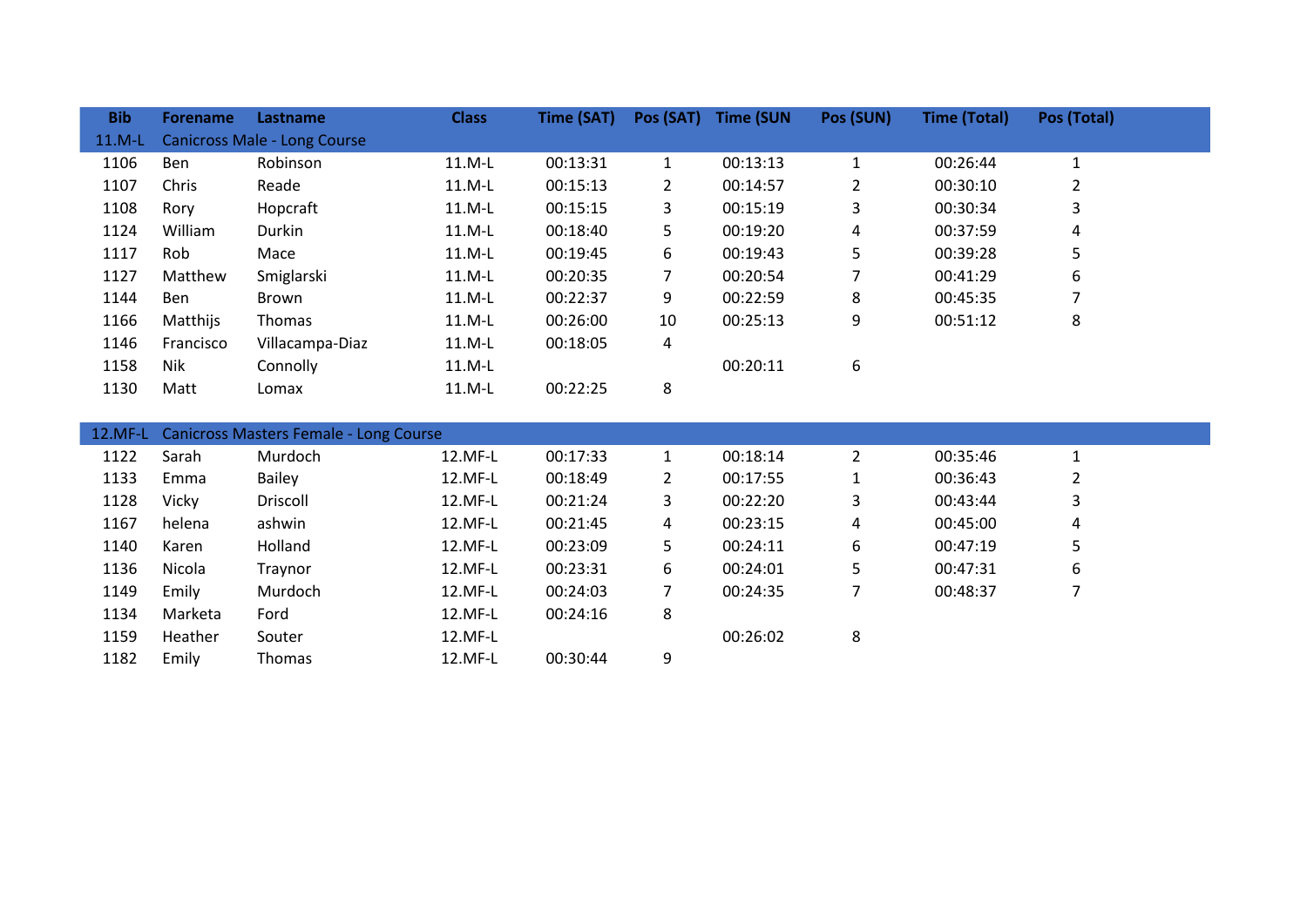| <b>Bib</b> | <b>Forename</b> | Lastname                                    | <b>Class</b> | Time (SAT) | Pos (SAT)      | <b>Time (SUN</b> | Pos (SUN)      | <b>Time (Total)</b> | Pos (Total)  |
|------------|-----------------|---------------------------------------------|--------------|------------|----------------|------------------|----------------|---------------------|--------------|
| 13.MM-L    |                 | <b>Canicross Masters Male - Long Course</b> |              |            |                |                  |                |                     |              |
| 1112       | Toby            | Lambert                                     | 13.MM-L      | 00:13:59   | $\mathbf{1}$   | 00:14:23         | $\mathbf{1}$   | 00:28:22            | $\mathbf{1}$ |
| 1120       | Chris           | Smart                                       | 13.MM-L      | 00:17:34   | $\overline{2}$ | 00:17:54         | $\overline{2}$ | 00:35:28            | $\mathbf 2$  |
| 1105       | Luke            | Bedwell                                     | 13.MM-L      | 00:19:42   | 3              | 00:21:27         | 4              | 00:41:08            | 3            |
| 1116       | Przemyslaw      | Waclawek                                    | 13.MM-L      | 00:20:34   | 4              | 00:22:05         | 5              | 00:42:38            | 4            |
| 1118       | Chris           | Lockhart                                    | 13.MM-L      |            |                | 00:18:12         | 3              |                     |              |
| 1147       | James           | ewart                                       | 13.MM-L      | 00:23:18   | 5              |                  |                |                     |              |
|            |                 |                                             |              |            |                |                  |                |                     |              |
| 14.VF-L    |                 | Canicross Veteran Female - Long Course      |              |            |                |                  |                |                     |              |
| 1110       | Elaine          | Sherwin                                     | 14.VF-L      | 00:17:33   | $\mathbf{1}$   | 00:17:40         | $\mathbf{1}$   | 00:35:13            | $\mathbf{1}$ |
| 1137       | Susan           | Round                                       | 14.VF-L      | 00:22:48   | $\overline{2}$ | 00:23:21         | $\overline{2}$ | 00:46:08            | 2            |
| 1152       | Tracy           | Parkinson                                   | 14.VF-L      | 00:24:25   | 3              | 00:26:11         | 5              | 00:50:36            | 3            |
| 1170       | Sammy           | Rose                                        | 14.VF-L      | 00:26:03   | 4              | 00:26:09         | 4              | 00:52:12            | 4            |
| 1179       | Marie           | Stott                                       | 14.VF-L      | 00:31:37   | 7              | 00:25:08         | 3              | 00:56:45            | 5            |
| 1176       | Janet           | Annetts                                     | 14.VF-L      | 00:30:42   | 5              | 00:31:15         | $\overline{7}$ | 01:01:56            | 6            |
| 1181       | Tracey j        | Limbrick                                    | 14.VF-L      | 00:32:14   | 8              | 00:32:12         | 8              | 01:04:25            | 7            |
| 1174       | Natalya         | Bull                                        | 14.VF-L      | 00:31:14   | 6              | 00:34:32         | 10             | 01:05:45            | 8            |
| 1175       | Andrea          | Corbet                                      | 14.VF-L      | 00:32:59   | 9              | 00:33:44         | 9              | 01:06:42            | 9            |
| 1178       | Vicky           | Reynolds                                    | 14.VF-L      | 00:33:18   | 10             | 00:35:13         | 12             | 01:08:30            | 10           |
| 1180       | Helen           | Dempsey                                     | 14.VF-L      | 00:36:53   | 12             | 00:36:26         | 13             | 01:13:19            | 11           |
| 1160       | Angela          | Troth                                       | 14.VF-L      |            |                | 00:29:10         | 6              |                     |              |
| 1185       | Carolyn         | Ife                                         | 14.VF-L      |            |                | 00:34:52         | 11             |                     |              |
| 1173       | Joanne          | Stewart                                     | 14.VF-L      | 00:35:10   | 11             |                  |                |                     |              |
| 1183       | Claire          | Martin                                      | 14.VF-L      |            |                |                  |                |                     |              |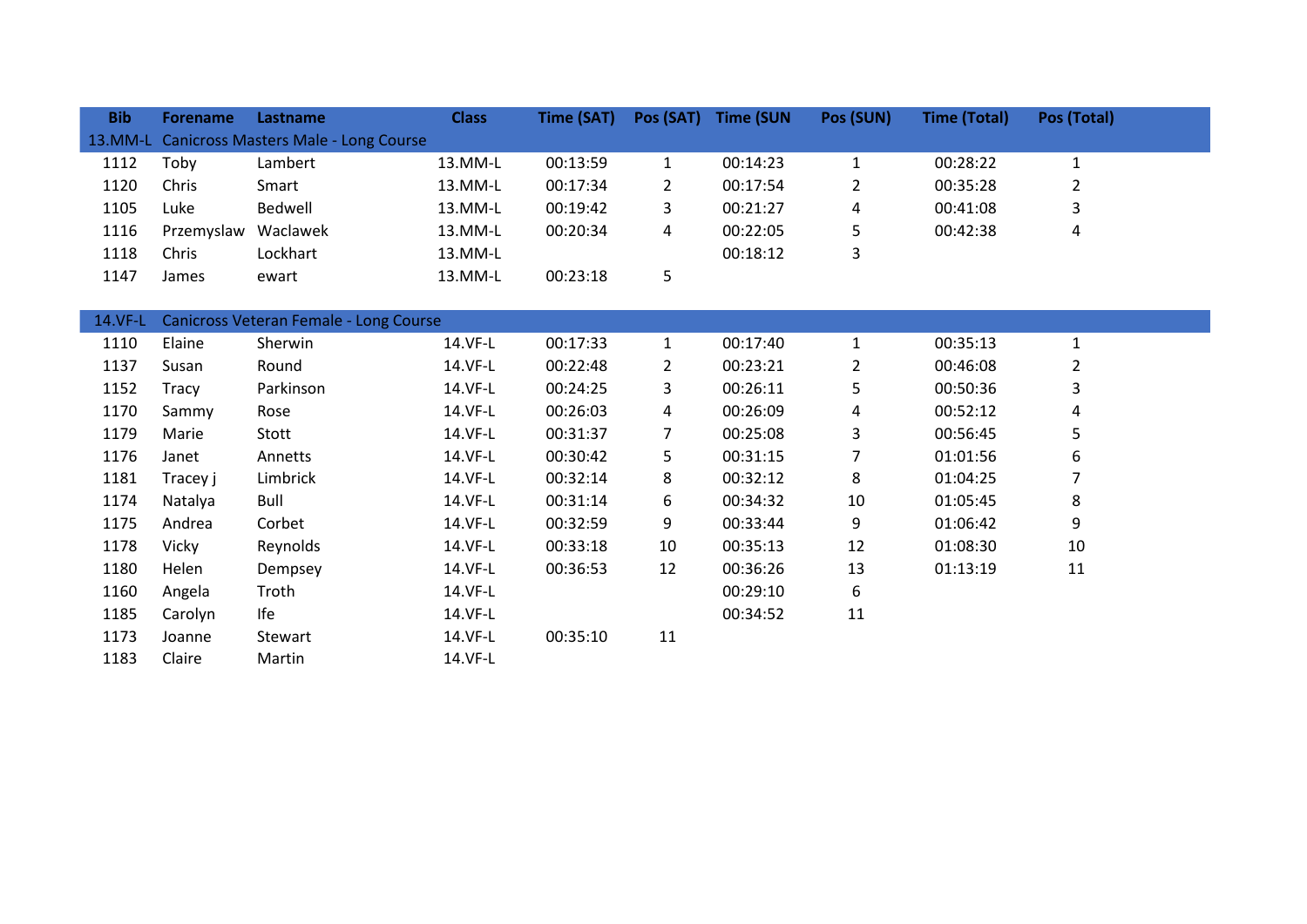| <b>Bib</b> | <b>Forename</b> | Lastname                                       | <b>Class</b> | Time (SAT) |                       | Pos (SAT) Time (SUN | Pos (SUN)      | <b>Time (Total)</b> | Pos (Total)    |
|------------|-----------------|------------------------------------------------|--------------|------------|-----------------------|---------------------|----------------|---------------------|----------------|
| 15.VM-L    |                 | Canicross Veteran Male - Long Course           |              |            |                       |                     |                |                     |                |
| 1121       | Howard          | Clark                                          | 15.VM-L      | 00:17:54   | $\mathbf{1}$          | 00:18:57            | $\mathbf{1}$   | 00:36:51            | $\mathbf{1}$   |
| 1125       | John            | <b>Booty</b>                                   | 15.VM-L      | 00:20:31   | $\mathbf{2}^{\prime}$ | 00:22:06            | $\overline{2}$ | 00:42:37            | $\overline{2}$ |
| 1141       | Leon            | Ward                                           | 15.VM-L      | 00:24:43   | 7                     | 00:24:46            | 3              | 00:49:28            | 3              |
| 1169       | Mike            | Warrener                                       | 15.VM-L      | 00:25:19   | 8                     | 00:27:02            | 4              | 00:52:21            | 4              |
| 1132       | Gary            | Speakman                                       | 15.VM-L      | 00:22:21   | 4                     |                     |                |                     |                |
| 1131       | Paul            | Smith                                          | 15.VM-L      | 00:24:23   | 6                     |                     |                |                     |                |
| 1123       | Neil            | Thomas                                         | 15.VM-L      |            |                       |                     |                |                     |                |
| 1129       | Philip          | Bull                                           | 15.VM-L      | 00:23:01   | 5                     |                     |                |                     |                |
| 1168       | richard         | ashwin                                         | 15.VM-L      | 00:21:28   | 3                     |                     |                |                     |                |
|            |                 |                                                |              |            |                       |                     |                |                     |                |
|            |                 | 16.2DCF-L Canicross 2 Dog Female - Long Course |              |            |                       |                     |                |                     |                |
| 1135       | Daisy           | Devereau                                       | 16.2DCF-L    | 00:21:07   | $\mathbf{1}$          | 00:21:20            | $\mathbf{1}$   | 00:42:26            | $\mathbf{1}$   |
| 1148       | Non             | Davies                                         | 16.2DCF-L    | 00:22:32   | 3                     | 00:22:45            | 2              | 00:45:16            | $\overline{2}$ |
| 1153       | Samantha        | <b>Thomas</b>                                  | 16.2DCF-L    | 00:24:36   | 4                     | 00:25:56            | 3              | 00:50:32            | 3              |
| 1171       | Lisa            | <b>Bowes</b>                                   | 16.2DCF-L    | 00:28:48   | 5                     | 00:27:00            | 4              | 00:55:47            | 4              |
| 1154       | Jen             | Davies                                         | 16.2DCF-L    | 00:22:04   | $\overline{2}$        |                     |                |                     |                |
| 1177       | Claire          | Martin                                         | 16.2DCF-L    | 00:30:30   | 6                     |                     |                |                     |                |
|            |                 |                                                |              |            |                       |                     |                |                     |                |
|            |                 | 17.2DCM-L Canicross Male - Long Course         |              |            |                       |                     |                |                     |                |
| 1142       | Craig           | Wilkinson                                      | 17.2DCM-L    | 00:22:30   | $\mathbf{1}$          | 00:23:28            | $\mathbf{1}$   | 00:45:58            | $\mathbf{1}$   |
| 1126       | Chris           | Thom                                           | 17.2DCM-L    | 00:26:43   | 2                     | 00:27:28            | $\overline{2}$ | 00:54:10            | 2              |

Neal Dempsey 17.2DCM-L 00:27:38 3 00:29:13 3 00:56:51 3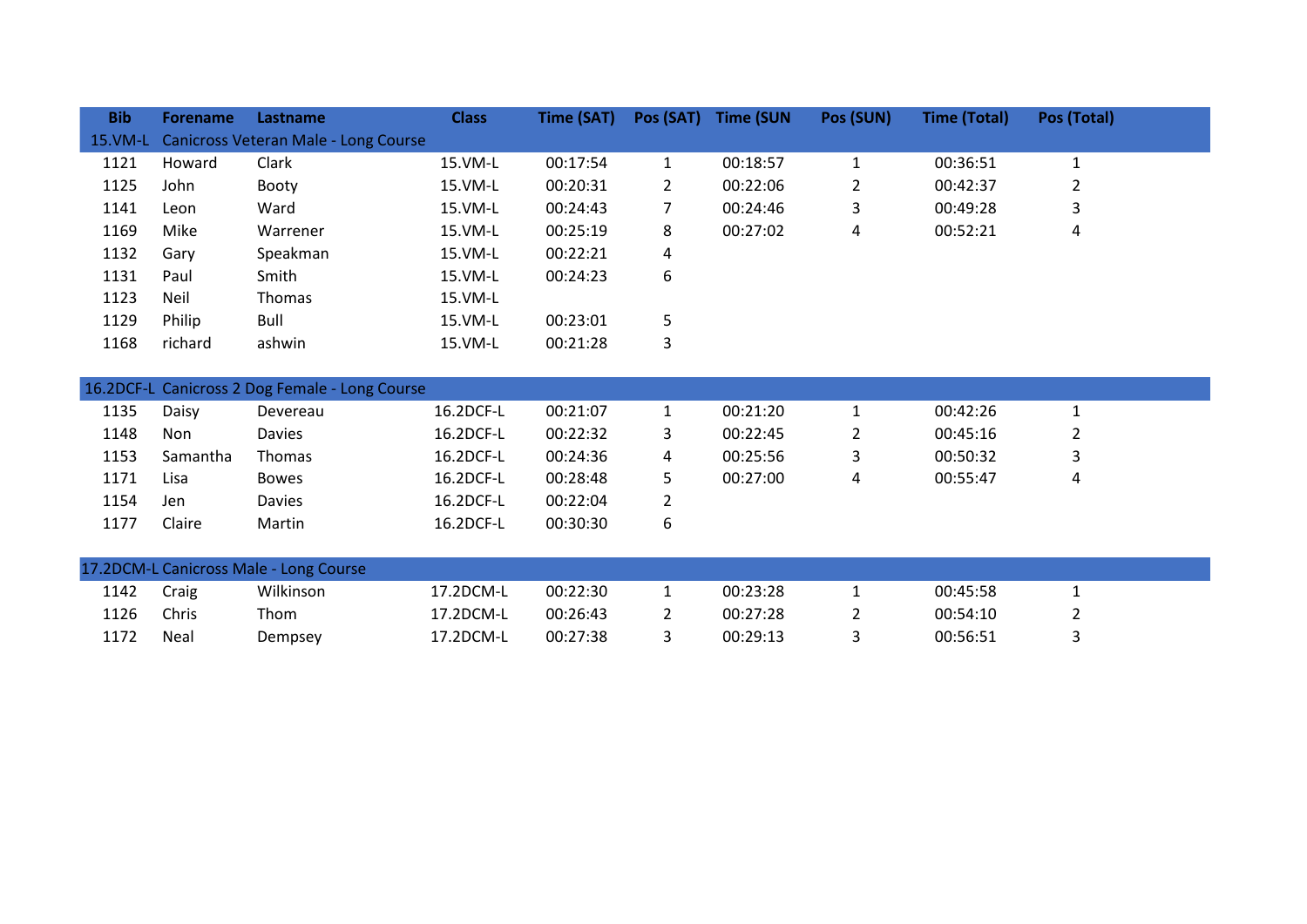| <b>Bib</b> | <b>Forename</b> | <b>Lastname</b>            | <b>Class</b> | Time (SAT) | Pos (SAT) | <b>Time (SUN</b> | Pos (SUN) | <b>Time (Total)</b> | Pos (Total) |
|------------|-----------------|----------------------------|--------------|------------|-----------|------------------|-----------|---------------------|-------------|
| 20.2DB-S   |                 | Bikejor 2 Dog Short Course |              |            |           |                  |           |                     |             |
|            | 370 Bex         | Cleary                     | 20.2DB-S     | 00:06:25   |           | 00:06:24         |           | 00:12:48            |             |
|            | 371 Alan        | Sherwin                    | 20.2DB-S     | 00:06:56   |           | 00:06:56         | 2         | 00:13:51            |             |
|            | 373 Rachel      | Wilson                     | 20.2DB-S     | 00:10:07   |           | 00:09:23         |           | 00:19:29            |             |
|            | 374 Gemma       | Ager                       | 20.2DB-S     |            |           |                  |           |                     |             |
|            | 372 Sarah       | Cochrane                   | 20.2DB-S     |            |           |                  |           |                     |             |

## 21.BJF-S Bikejor Female - Short Course

| 350 Victoria | Rock       | $21.BJF-S$ | 00:07:11 |    | 00:06:43 |   | 00:13:53 |   |  |
|--------------|------------|------------|----------|----|----------|---|----------|---|--|
| 351 Sharon   | Singer     | $21.BJF-S$ | 00:07:44 | 3  | 00:07:13 | 2 | 00:14:57 |   |  |
| 354 Jane     | Lothian    | $21.BJF-S$ | 00:07:31 | 2  | 00:07:36 | 3 | 00:15:07 | 3 |  |
| 364 Rumi     | Fossey     | $21.BJF-S$ | 00:08:30 | 4  | 00:07:59 | 4 | 00:16:29 | 4 |  |
| 361 Susie    | Tawney     | $21.BJF-S$ | 00:08:34 | 5  | 00:08:08 | 6 | 00:16:41 | 5 |  |
| 355 Rose     | Faulkner   | $21.BJF-S$ | 00:08:50 |    | 00:08:06 | 5 | 00:16:55 | 6 |  |
| 359 Tina     | Usherwood  | $21.BJF-S$ | 00:08:35 | 6  | 00:08:25 |   | 00:16:59 |   |  |
| 363 Rowenna  | Darlington | $21.BJF-S$ | 00:09:33 | 8  | 00:09:42 | 8 | 00:19:14 | 8 |  |
| 353 Sally    | Harrop     | $21.BJF-S$ | 00:09:36 | 9  |          |   |          |   |  |
| 360 Lauren   | Rees       | $21.BJF-S$ | 00:11:29 | 10 |          |   |          |   |  |
| 352 Sarah    | Cochrane   | $21.BJF-S$ |          |    |          |   |          |   |  |

| 345 James   | Lewington     | $22.BJM-S$ | 00:06:50 |   | 00:06:40 |   | 00:13:29 |   |
|-------------|---------------|------------|----------|---|----------|---|----------|---|
| 346 Matthew | Lewington     | $22.BJM-S$ | 00:06:52 | 3 | 00:06:40 | 3 | 00:13:31 |   |
| 347 Alan    | Sherwin       | $22.BJM-S$ | 00:06:47 |   | 00:06:50 | 4 | 00:13:36 | 3 |
| 348 Richard | Smith         | $22.BJM-S$ | 00:06:58 | 4 | 00:06:40 |   | 00:13:37 | 4 |
| 349 Colin   | Spalding      | $22.BJM-S$ | 00:07:45 | 5 | 00:07:45 | 5 | 00:15:30 | כ |
| 356 Ron     | Mason         | $22.BJM-S$ | 00:08:46 | 6 | 00:08:21 | 6 | 00:17:07 | 6 |
| 344 Chris   | Reade         | $22.BJM-S$ | 00:08:54 | 8 | 00:09:03 |   | 00:17:56 |   |
| 358 Tony    | <b>Bridge</b> | $22.BJM-S$ | 00:08:54 |   | 00:10:05 | 8 | 00:18:59 | 8 |
| 357 Darren  | Wright        | $22.BJM-S$ | 00:09:22 | 9 | 00:10:38 | 9 | 00:20:00 | 9 |
| 362 Gordon  | Graham        | $22.BJM-S$ |          |   |          |   |          |   |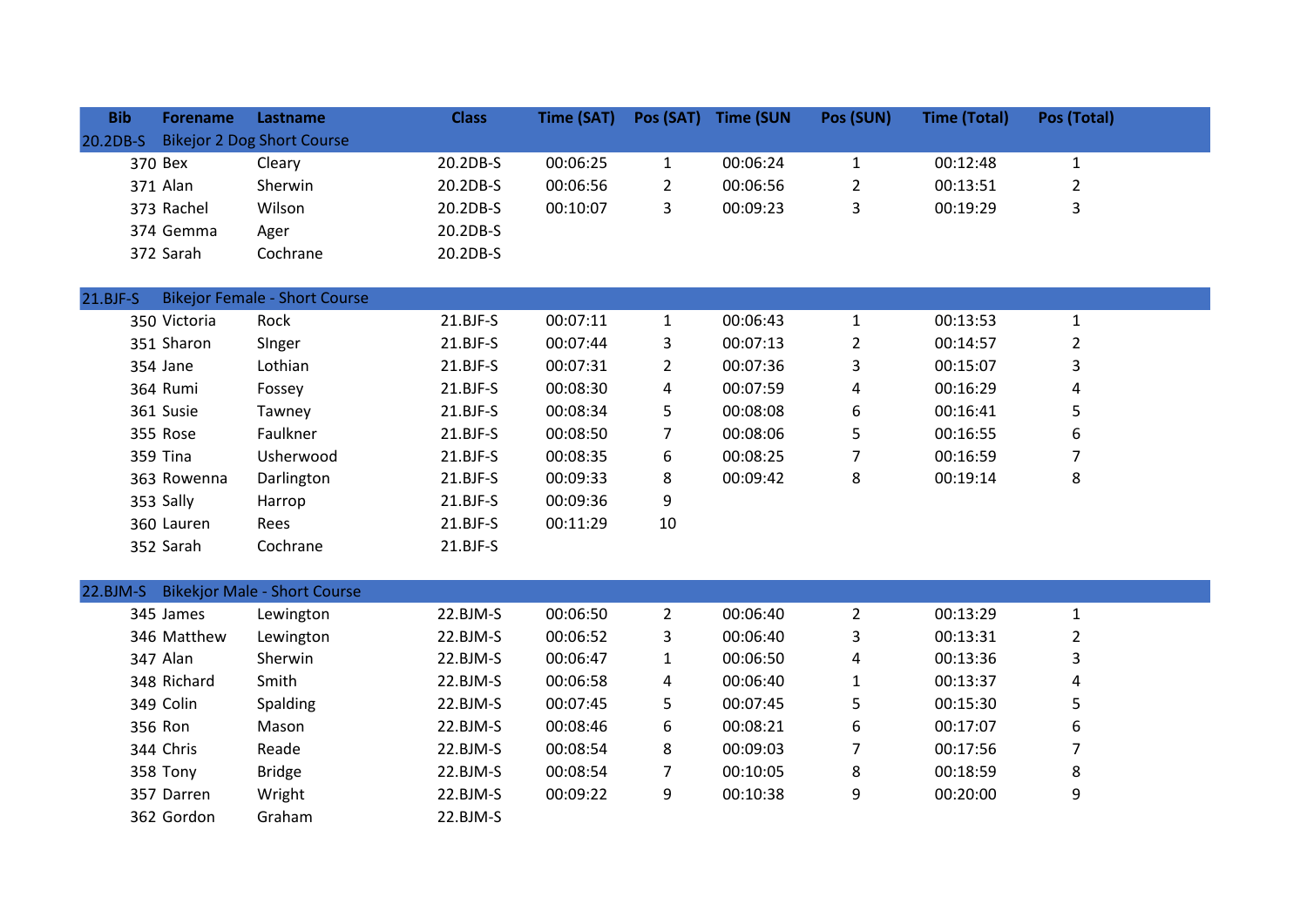| <b>Bib</b> | <b>Forename</b>               | Lastname                               | <b>Class</b> | Time (SAT) |                | Pos (SAT) Time (SUN | Pos (SUN)      | <b>Time (Total)</b> | Pos (Total)    |
|------------|-------------------------------|----------------------------------------|--------------|------------|----------------|---------------------|----------------|---------------------|----------------|
| 23. SC-S   | <b>Scooter - Short Course</b> |                                        |              |            |                |                     |                |                     |                |
|            | 366 Matthew                   | Lewington                              | 23. SC-S     | 00:07:13   | $\mathbf{1}$   | 00:07:32            | $\mathbf{1}$   | 00:14:44            | $\mathbf{1}$   |
|            | 365 Trevor                    | Milford                                | 23. SC-S     | 00:08:41   | 3              | 00:07:51            | $\overline{2}$ | 00:16:31            | $\overline{2}$ |
|            | 367 San                       | Clark                                  | 23. SC-S     | 00:08:30   | $\overline{2}$ | 00:08:20            | 3              | 00:16:50            | 3              |
|            | 369 Samantha                  | Thomas                                 | 23. SC-S     | 00:11:53   | 4              |                     |                |                     |                |
|            | 368 Gemma                     | Fronda                                 | 23. SC-S     | 00:12:32   | 5              |                     |                |                     |                |
|            | 24.NW-S Novice Wheels         |                                        |              |            |                |                     |                |                     |                |
|            | 375 James                     | Lucas                                  | 24.NW-S      | 00:07:41   | $\mathbf{1}$   | 00:07:35            | $\mathbf{1}$   | 00:15:16            | $\mathbf{1}$   |
|            | 377 Adele                     | Challinor                              | 24.NW-S      | 00:12:47   | $\overline{2}$ |                     |                |                     |                |
|            | 376 Richard                   | Griffiths                              |              |            |                |                     |                |                     |                |
| <b>Bib</b> | <b>Forename</b>               | Lastname                               | <b>Class</b> | Time (SAT) | Pos (SAT)      | <b>Time (SUN</b>    | Pos (SUN)      | <b>Time (Total)</b> | Pos (Total)    |
| 30.F-S     |                               | <b>Canicross Female - Short Course</b> |              |            |                |                     |                |                     |                |
| 1191       | Rebecca                       | Brown                                  | 30.F-S       | 00:12:42   | 3              | 00:13:03            | $\mathbf{1}$   | 00:25:45            | $\mathbf{1}$   |
| 1213       | Sarah                         | Murdoch                                | $30.F-S$     | 00:13:20   | 4              | 00:13:17            | 2              | 00:26:37            | $\overline{2}$ |
| 1199       | Kate                          | Mellor                                 | 30.F-S       | 00:13:22   | 5              | 00:13:32            | 4              | 00:26:53            | 3              |
| 1200       | Ruth                          | Haines                                 | 30.F-S       | 00:13:45   | 7              | 00:13:17            | 3              | 00:27:02            | 4              |
| 1196       | Lucy                          | Tugwell                                | 30.F-S       | 00:13:24   | 6              | 00:14:33            | 5              | 00:27:56            | 5              |
| 1206       | Emily                         | Murdoch                                | $30.F-S$     | 00:16:20   | 9              | 00:15:11            | 6              | 00:31:30            | 6              |
| 1212       | Lindy                         | <b>Kirk</b>                            | $30.F-S$     | 00:20:20   | 13             | 00:20:10            | 9              | 00:40:30            | 7              |
| 1210       | Rhiannon                      | <b>Brooks</b>                          | $30.F-S$     | 00:19:58   | 12             | 00:24:28            | 12             | 00:44:25            | 8              |
| 1224       | Helen                         | Dempsey                                | $30.F-S$     | 00:23:33   | 16             | 00:22:07            | 10             | 00:45:39            | 9              |
| 1222       | Emma                          | Duckworth                              | 30.F-S       | 00:24:19   | 17             | 00:23:53            | 11             | 00:48:11            | $10\,$         |
| 1207       | Chloe                         | Connell                                | $30.F-S$     | 00:10:58   | $\mathbf{1}$   |                     |                |                     |                |
| 1203       | Rowenna                       | Darlington                             | $30.F-S$     | 00:11:25   | $\overline{2}$ |                     |                |                     |                |
| 1197       | Philly                        | Forget                                 | 30.F-S       | 00:13:55   | 8              |                     |                |                     |                |
| 1214       | Philly                        | Robinson                               | 30.F-S       | 00:16:27   | 10             |                     |                |                     |                |
| 1215       | Adele                         | Challinor                              | 30.F-S       | 00:16:36   | 11             |                     |                |                     |                |
| 1216       | Claire                        | Martin                                 | 30.F-S       | 00:21:01   | 15             |                     |                |                     |                |
| 1217       | Sarah                         | Haley                                  | 30.F-S       | 00:20:46   | 14             |                     |                |                     |                |
| 1218       | Liz                           | Howell                                 | 30.F-S       |            |                | 00:16:11            | $\overline{7}$ |                     |                |
| 1220       | Angela                        | <b>Buckley</b>                         | 30.F-S       |            |                | 00:17:31            | $\bf 8$        |                     |                |
| 1211       | Jane                          | Vickers                                | 30.F-S       |            |                |                     |                |                     |                |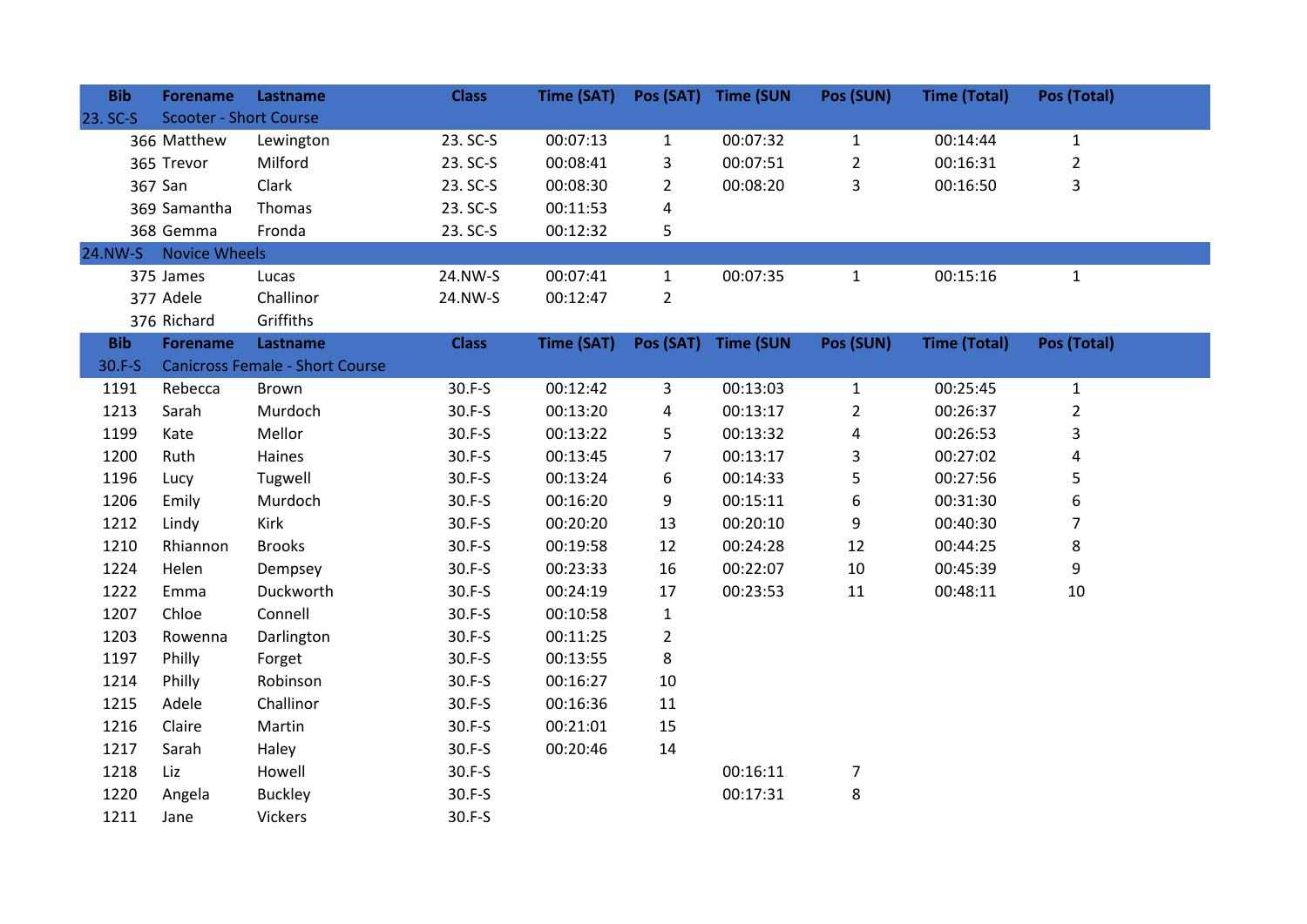| <b>Bib</b> | <b>Forename</b> | Lastname                                      | <b>Class</b> | Time (SAT) | Pos (SAT)      | <b>Time (SUN</b> | Pos (SUN)      | <b>Time (Total)</b> | Pos (Total)    |  |
|------------|-----------------|-----------------------------------------------|--------------|------------|----------------|------------------|----------------|---------------------|----------------|--|
| 31.M-S     |                 | <b>Canicross Male - Short Course</b>          |              |            |                |                  |                |                     |                |  |
| 1186       | Toby            | Lambert                                       | 31.M-S       | 00:08:25   | $\mathbf{1}$   | 00:08:18         | $\mathbf{1}$   | 00:16:42            | $\mathbf{1}$   |  |
| 1189       | Rory            | Hopcraft                                      | 31.M-S       | 00:10:32   | 4              | 00:09:43         | 2              | 00:20:14            | $\overline{2}$ |  |
| 1192       | Howard          | Clark                                         | 31.M-S       | 00:10:31   | 3              | 00:10:18         | 3              | 00:20:48            | 3              |  |
| 1209       | Matthew         | Clay                                          | 31.M-S       | 00:20:20   | 7              | 00:20:19         | 6              | 00:40:39            | 4              |  |
| 1193       | Matthew         | Robinson                                      | 31.M-S       | 00:10:08   | $\overline{2}$ | 10:00:00         | 7              | 10:10:08            | 5              |  |
| 1194       | Edward          | Johnson-Kolb                                  | 31.M-S       | 00:11:58   | 5              | 10:00:00         | 8              | 10:11:58            | 6              |  |
| 1205       | Jim             | <b>Brace</b>                                  | 31.M-S       | 00:12:10   | 6              | 10:00:00         | 9              | 10:12:10            | 7              |  |
| 1195       | Chris           | Lockhart                                      | 31.M-S       | 10:00:00   | 9              | 00:12:47         | 4              | 10:12:47            | 8              |  |
| 1156       | Simon           | Howell                                        | 31.M-S       | 10:00:00   | 8              | 00:15:39         | 5              | 10:15:39            | 9              |  |
|            |                 |                                               |              |            |                |                  |                |                     |                |  |
|            |                 | 32.2DCF-S Canicross 2 Dog Female Short Course |              |            |                |                  |                |                     |                |  |
| 1187       | naomi           | cook                                          | 32.2DCF-S    | 00:12:06   | $\mathbf{1}$   | 00:11:30         | $\mathbf{1}$   | 00:23:35            | $\mathbf{1}$   |  |
| 1188       | Claire          | Golder                                        | 32.2DCF-S    | 00:13:17   | $\mathbf{2}$   | 00:13:45         | $\overline{2}$ | 00:27:01            | $\overline{2}$ |  |
| 1208       | Abbie           | Reynolds-Dobson                               | 32.2DCF-S    | 00:15:59   | 3              | 00:14:26         | 3              | 00:30:25            | 3              |  |
| 1221       | Annabelle       | McIntosh                                      | 32.2DCF-S    | 00:19:20   | 5              | 00:20:58         | 5              | 00:40:17            | 4              |  |
| 1225       | Wendy           | Clark                                         | 32.2DCF-S    | 00:31:29   | 6              | 00:29:56         | 6              | 01:01:25            | 5              |  |
| 1204       | Emily           | Thomas                                        | 32.2DCF-S    | 00:17:43   | 4              |                  |                | 10:17:43            | 6              |  |
| 1219       | Claire          | Martin                                        | 32.2DCF-S    |            |                | 00:18:47         | 4              |                     |                |  |
| 1201       | Sarah           | Cochrane                                      | 32.2DCF-S    |            |                |                  |                |                     |                |  |
|            |                 |                                               |              |            |                |                  |                |                     |                |  |
|            |                 | 33.2DCM-S Canicross 2 Dog Male Short Course   |              |            |                |                  |                |                     |                |  |
| 1190       | George          | Hart                                          | 33.2DCM-S    | 00:10:44   | $\mathbf{1}$   | 00:11:27         | $\mathbf{1}$   | 00:22:10            | $\mathbf{1}$   |  |
| 1202       | Ben             | Brown                                         | 33.2DCM-S    | 00:14:43   | $\mathbf{2}$   | 00:13:33         | 2              | 00:28:15            | 2              |  |
| 1198       | Chris           | Thom                                          | 33.2DCM-S    | 00:19:06   | 3              | 00:16:11         | 3              | 00:35:16            | 3              |  |
| 1223       | Neal            | Dempsey                                       | 33.2DCM-S    | 00:20:15   | 4              | 00:22:29         | 4              | 00:42:43            | 4              |  |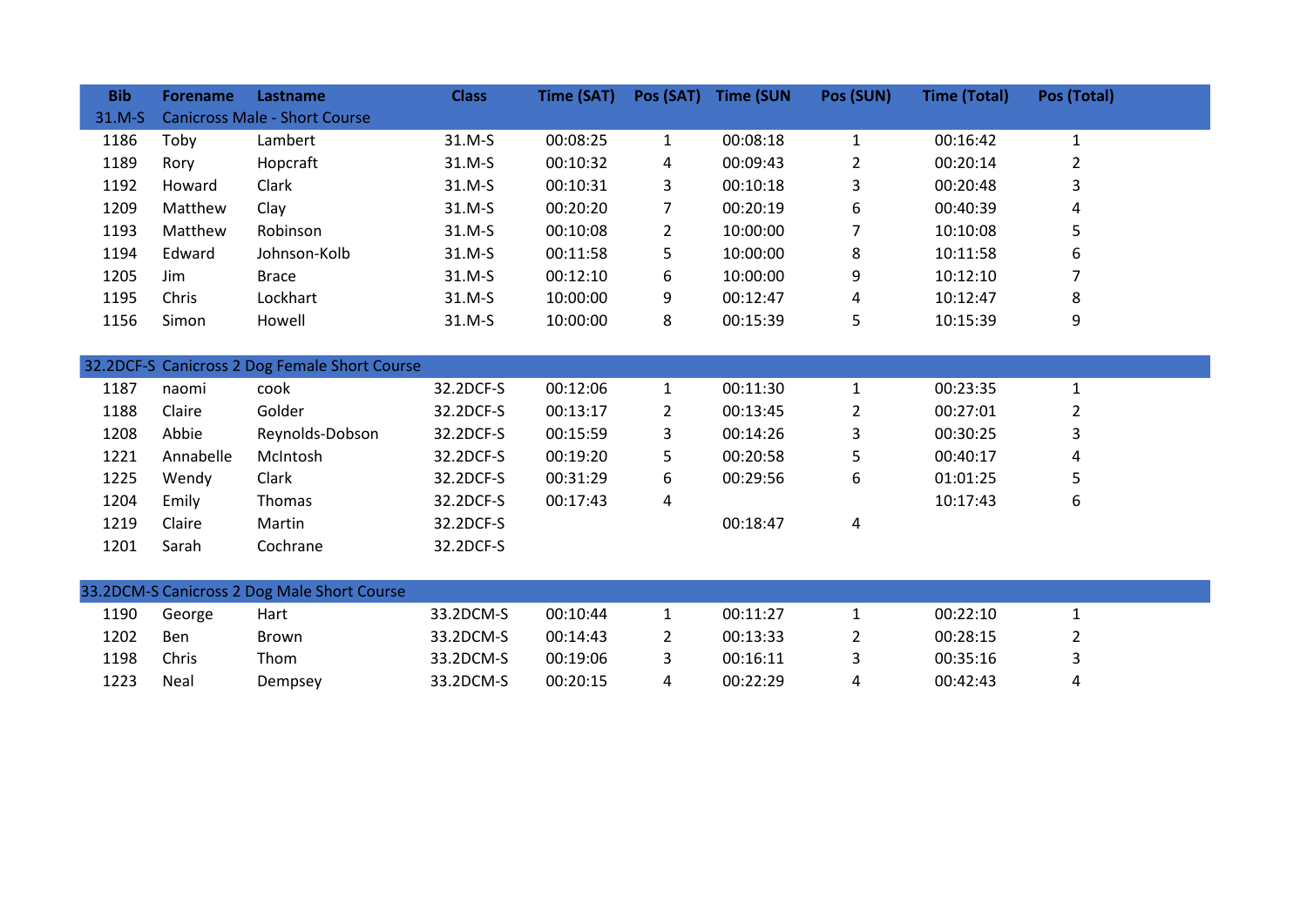| <b>Bib</b> | <b>Forename</b>                | Lastname      | <b>Class</b> | Time (SAT) | Pos (SAT)      | <b>Time (SUN</b> | Pos (SUN)      | <b>Time (Total)</b> | Pos (Total)    |
|------------|--------------------------------|---------------|--------------|------------|----------------|------------------|----------------|---------------------|----------------|
| 34.NC-S    | <b>Novice Canicross</b>        |               |              |            |                |                  |                |                     |                |
| 1227       | Kate                           | Lucas         | 34.NC-S      | 00:12:08   | $\mathbf{1}$   | 00:11:36         | $\mathbf{1}$   | 00:23:44            | $\mathbf{1}$   |
| 1228       | Sarah                          | Upson         | 34.NC-S      | 00:14:50   | 3              | 00:14:15         | 4              | 00:29:05            | $\overline{2}$ |
| 1229       | lan                            | Driscoll      | 34.NC-S      | 00:15:51   | 4              | 00:15:28         | 5              | 00:31:19            | 3              |
| 1226       | James                          | Lucas         | 34.NC-S      | 00:12:22   | $\overline{2}$ |                  |                |                     |                |
| 1230       | Jane                           | Lea           | 34.NC-S      |            |                |                  |                |                     |                |
| 1231       | Elizabeth 'kat Wilson          |               | 34.NC-S      | 00:15:54   | 5              |                  |                |                     |                |
| 1232       | Rosy                           | Skilton       | 34.NC-S      |            |                | 00:12:35         | $\overline{2}$ |                     |                |
| 1233       | Emilie                         | Sclater       | 34.NC-S      |            |                | 00:14:04         | 3              |                     |                |
| 1234       | Sharron                        | Hunko         | 34.NC-S      |            |                | 00:20:15         | 6              |                     |                |
|            |                                |               |              |            |                |                  |                |                     |                |
| 40.B-OB    | Bikejor - Odds&Bods            |               |              |            |                |                  |                |                     |                |
| 379        | Tony                           | <b>Bridge</b> | $40.B-OB$    | 00:03:49   | $\mathbf{1}$   | 00:04:03         | $\overline{2}$ | 00:07:52            | $\mathbf{1}$   |
| 378        | John                           | Fossey        | $40.B-OB$    | 00:04:21   | $\mathbf{2}$   | 00:03:52         | $\mathbf{1}$   | 00:08:13            | 2              |
| 314        | Hayley                         | Stamp         | 40.B-OB      | 00:05:28   | 3              |                  |                |                     |                |
| 380        | Jackie                         | Wallace       | 40.B-OB      | 00:09:17   | 4              |                  |                |                     |                |
| 381        | Tracy                          | Parkinson     | $40.B-OB$    |            |                | 00:04:13         | 3              |                     |                |
| 382        | Gemma                          | Ager          | $40.B-OB$    |            |                |                  |                |                     |                |
|            |                                |               |              |            |                |                  |                |                     |                |
| 41.S-OB    | <b>Scooter Odds &amp; Bods</b> |               |              |            |                |                  |                |                     |                |
| 329        | lain                           | <b>Bowes</b>  | 41.S-OB      | 00:04:59   | $\mathbf{1}$   | 00:04:52         | 1              | 00:09:51            | $\overline{2}$ |